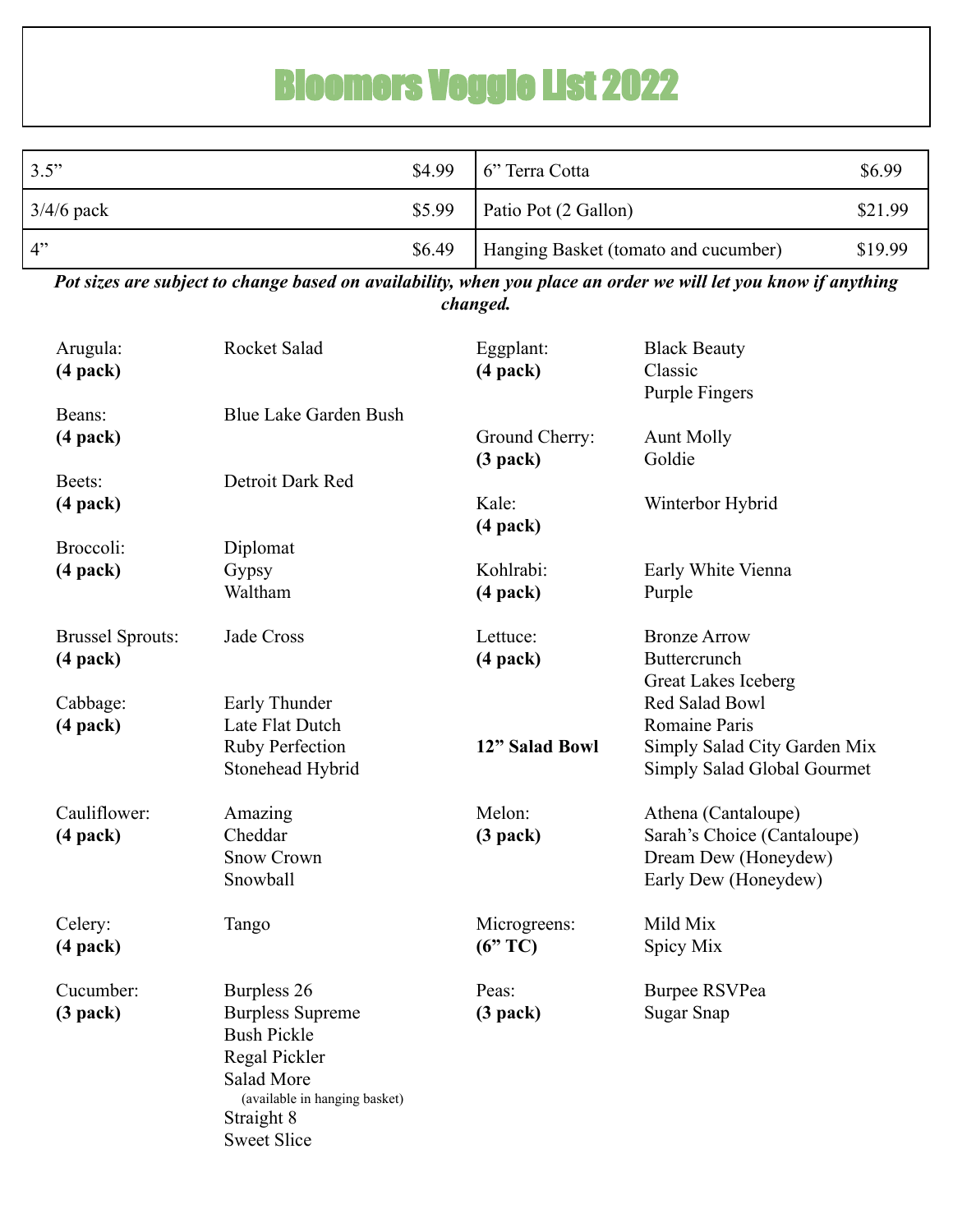| Pepper:<br>$A = (4$ pack)<br>$B = (individual in 6")$        | Ancho Poblano (A)<br>Bananarama (A/B)<br>Big Bertha (A/B)                          | Swiss Chard:<br>$(4$ pack $)$                                                           | <b>Bright Lights</b>                                                                                                   |
|--------------------------------------------------------------|------------------------------------------------------------------------------------|-----------------------------------------------------------------------------------------|------------------------------------------------------------------------------------------------------------------------|
|                                                              | Biggie Chili (A)<br>Cayenne Long Red (A)<br>Corno de Toro Red (A)                  | Tomatillo:<br>$(3$ pack)                                                                | Grand Rio Verde<br>Super Verde                                                                                         |
|                                                              | Early Sunsation Yellow (A/B)<br>Garden Salsa (A/B)<br>Ghost Pepper $(A)$           | Tomato:<br>$A = (4$ pack)                                                               | Amish Paste (A)<br>Beef Master (A/C)                                                                                   |
|                                                              | Habanero Red (A)<br>Hungarian Hot Wax (A/B)<br>Jalapeno Early (A/B)                | $B = (individual in 6")$<br>$C = (patio pot)$<br>$HB =$ Hanging Basket Big Beef (A/B/C) | Better Boy $(A/C)$<br>Better Bush (A/C)                                                                                |
|                                                              | Karma (A/B)<br>King Arthur $(A)$<br>Large Red Cherry Hot (A)                       | $H = Heirloom$                                                                          | H - Big Brandy (A/B/C)<br>Big Mama Roma (A/B)<br>H - Brandywine (A/B/C)                                                |
|                                                              | Lunchbox Mix $(A/B)$<br>New Ace $(A/B)$<br>Ninja Sweet (A/B)                       |                                                                                         | Burpee Big Boy (A/B/C)<br>Bush Early Girl (A/B)<br>Carolina Gold (A)                                                   |
|                                                              | Northstar $(A)$<br>Orange Blaze (A/B)<br>Red Knight (A)                            |                                                                                         | Celebrity (A/B/C)<br>Chef's Choice Orange (A/C)<br>$H$ - Cherokee Purple $(A/B/C)$                                     |
|                                                              | Serrano (A/B)<br>Sweet Heat (A)<br>Sweet Banana (A/B)                              |                                                                                         | Early Girl (A/C)<br>Fourth of July (A/B)<br>Golden Nugget (A)                                                          |
| Pumpkin:                                                     | Dills Atlantic Giant (A)                                                           |                                                                                         | Grapette (A)<br>Homeslice $(A)$<br>Jet Star $(A)$                                                                      |
| $A = (individual in 3.5")$ Hijinks $(A/B)$<br>$B = (3$ pack) | Howden Classic (A/B)<br>Rouge Vif D'etampes (A/B)                                  |                                                                                         | Juliet $(A/C)$<br>Lemon Boy $(A)$                                                                                      |
| Rutabaga:                                                    | Small Sugar (A/B)<br>American Purple Top                                           |                                                                                         | $H$ - Mortgage Lifter $(A/B)$<br>$H - Old German (A)$<br>Parks Whopper (A)                                             |
| $(4$ pack $)$                                                |                                                                                    |                                                                                         | Patio Yellow (A/C)<br>Pineapple $(A)$                                                                                  |
| Spinach:<br>$(4$ pack $)$                                    | Olympia<br>Uni-Pack<br>Woodpecker (low-bolt)                                       |                                                                                         | Polbig $(A)$<br>Power Pop Red (B)<br>Red Grape (A/C)                                                                   |
| Summer Squash:<br>$(3$ pack)                                 | Crookneck Gold Star<br>Gold Rush<br><b>Spineless Beauty</b>                        |                                                                                         | Red Pear (A)<br>Roma (A/C)<br>Sugary Grape (A/C)<br>Sunsugar (A)                                                       |
| Winter Squash:<br>$(3$ pack)                                 | <b>Buttercup Burgess</b><br>Honeynut<br>Hubbard Red October<br>Spaghetti Vegetable |                                                                                         | Super Fantastic (A/B/C)<br>Super Steak (A/B)<br>Supersweet $100 (A/B/C)$<br>Sweet Million (A/B/C)<br>Tomatoberry (B/C) |
|                                                              | Table Ace Acorn<br>Waltham Butternut                                               |                                                                                         | Tumbling Tom Red (HB)<br>Tumbling Tom Yellow (HB)<br>Yellow Pear (A)                                                   |